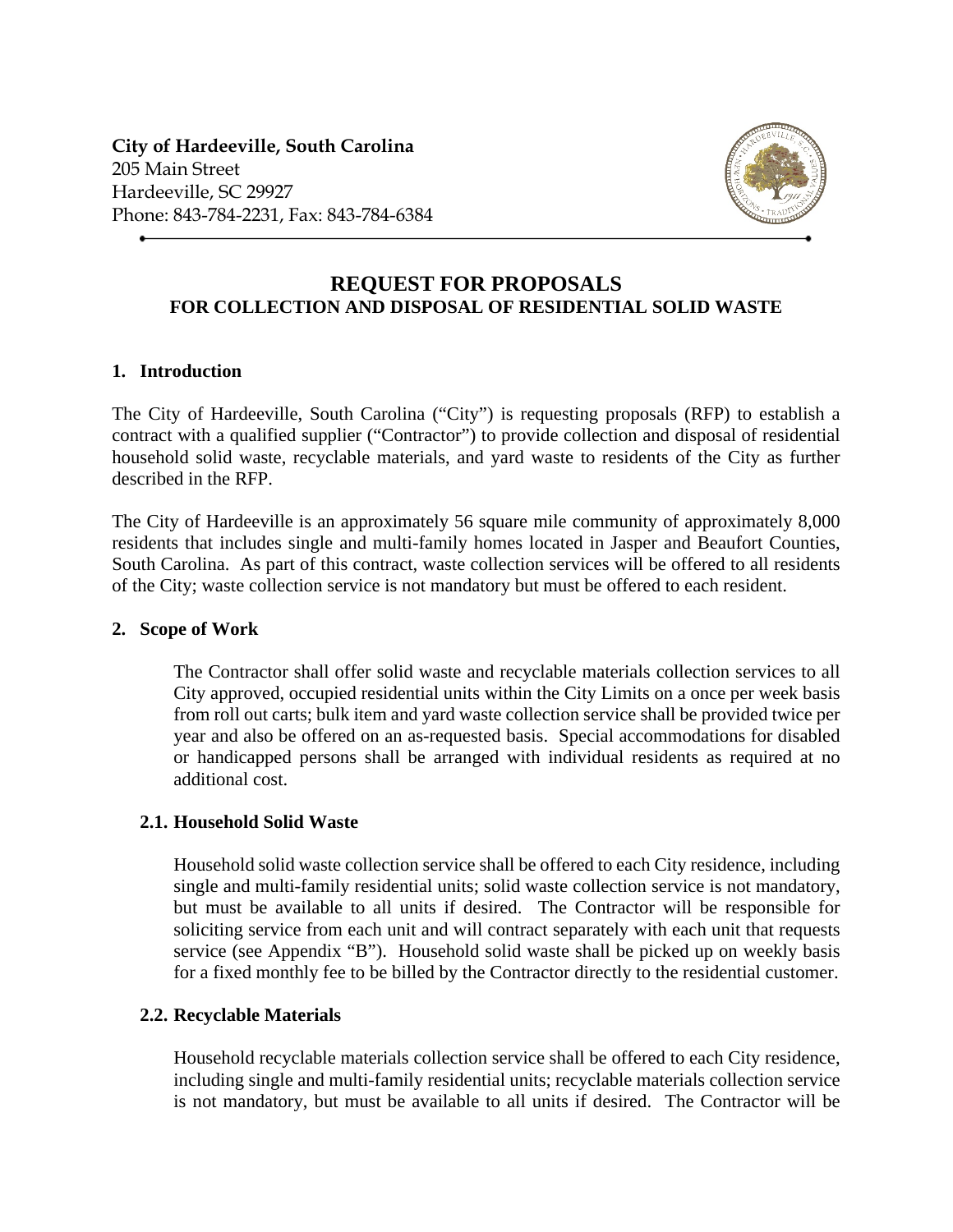responsible for soliciting service from each unit and will contract separately with each unit that requests service (see Appendix "B"). Recyclable materials shall be picked up on weekly basis for a fixed monthly fee to be billed by the Contractor directly to the residential customer. Recyclable materials shall include at a minimum: glass, metal, and paper; if plastics are to be collected, the Contractor can specify the types of plastics that will be collected. Residents shall not be required to separate recyclable materials.

## **2.3. Yard Waste**

Yard waste generated by residential customers shall be collected bi-annually at a fixed fee to be divided equally and billed as a separate line item of the regular monthly bill, and on an as-requested basis for an additional fixed fee.

#### **2.4. Bulk Pick-Up Services**

Bulk item pick up service shall be provided bi-annually, once in the Spring and once on the Fall, at a fixed fee to be divided equally and billed as a separate line item of the regular monthly bill, and on an as-requested basis for an additional fixed fee.

#### **2.5. Service to the City of Hardeeville**

Solid waste and recyclable materials collection shall be provided to the City of Hardeeville including all City Facilities and Properties including temporary roll off dumpsters basis at no cost to the City. The Contractor will be required to maintain a current City of Hardeeville business license.

#### **2.5.1. Special Events**

Solid waste and recyclable materials collection shall be provided to the City of Hardeeville for special events and activities that take place at City facilities. The City will notify the Contractor of the event schedule and service requirements no less than thirty (30) days prior to the event.

#### **3. Service Area**

The service area shall include all areas within the City Limits of Hardeeville.

#### **4. Contract Terms and Conditions**

The initial term of the contract is for five (5) calendar years from the execution date of the contract. The City shall retain the option to renew which shall be exercisable at the sole discretion of the City. Renewal will be accomplished through the issuance of a Notice of Award Amendment. In the event that the contract resulting from the award of this RFP shall terminate prior to the award of for a new contract for the identified services, the City may, with the written consent of the Contractor, extend the contract for such a period of time as may be necessary to permit the City continued service. The contract may be amended in writing from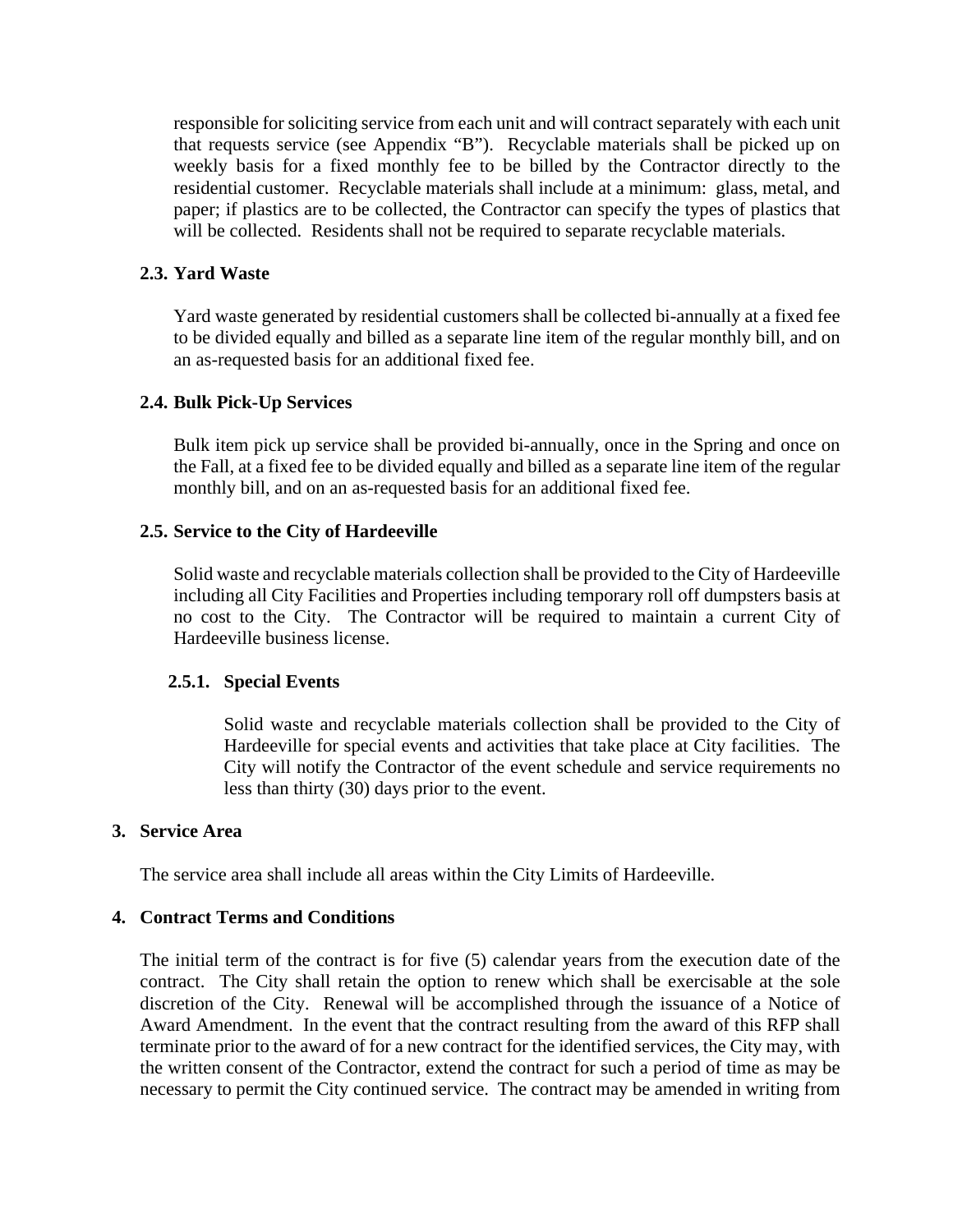time to time by the mutual consent of the parties. The resulting award of the contract does not guarantee volume or a commitment of funds.

## **5. Billing and Payment**

## **5.1. Set-Up Fee**

There shall be no set-up fee charged to customers.

## **5.2. Single Fee**

The Contactor shall charge a single fixed monthly fee for the included services indicated in Section 2 (see Appendix "C"). Service fees shall remain locked in for 24 months from the execution date of the contract, thereafter service fees may be adjusted at the end of each 12 month term up to a maximum agreed upon increase. The maximum annual percentage of adjustment should not be greater than the CPI as published by The U.S. Department of Labor, Bureau of Labor Statistics, for the Southern Urban Region. The Contractor shall notify customers and the City at least 90 days prior to any rate increase.

## **5.3. Additional Services**

The Contractor shall provide a fixed fee for individual (one-time) yard waste and/or bulk item collection services for customers requesting such services.Service fees for additional pickup may be adjusted at the end of each 12 month term up to a maximum agreed upon increase. The Contractor shall notify customers and the City at least 60 days prior to any rate increase.

## **5.4. Suspension of Service**

Customers shall be permitted, at no cost, to suspend service from four (4) consecutive weeks up to eight (8) consecutive weeks per calendar year.

## **5.5. Name and Address of Customers**

The Contractor shall provide in writing the name and address of each customer in Hardeeville within 30 days of execution or termination of a contract for service; the Contractor shall also provide in writing the name and address of each customer in Hardeeville not less than 90 days prior to the expiration of a contract for service.

## **6. Exclusive Rights**

The Contractor will have the exclusive right to service residential customers. Following the release of this RFP, no other solid waste collection company currently servicing customers in Hardeeville shall be permitted to require any current or future customer to enter into an agreement or accept payment for any service that extends past September 30, 2021.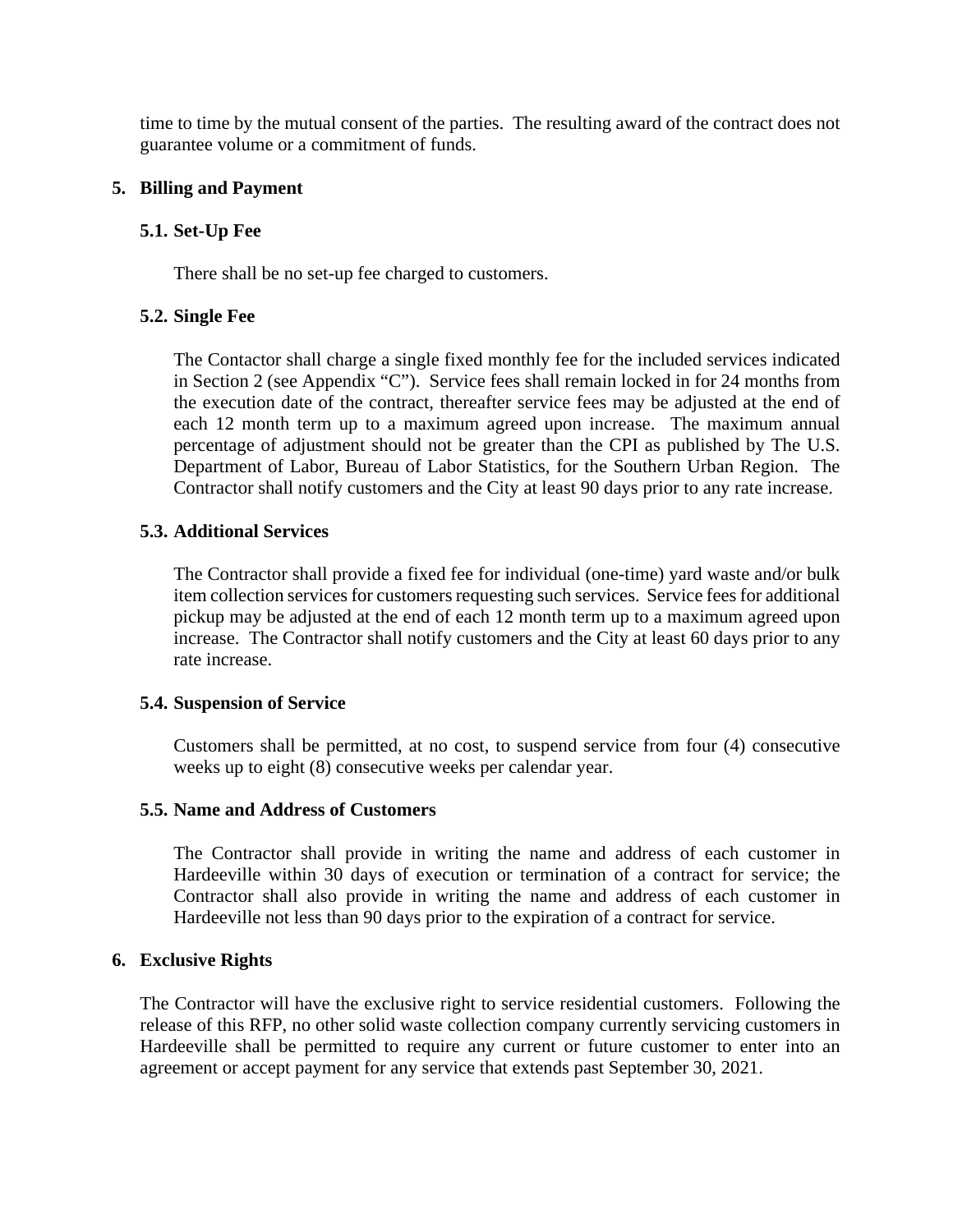## **7. Franchise Fee**

The City will impose a five percent (5%) franchise fee upon the Contractors gross revenue generated from this contract. The Contractor shall provide the City an itemized report describing the Contractors gross revenue on a monthly basis; the report must detail each customer account and fees collected. The City will calculate the franchise fee based on this report and invoice the Contractor monthly.

## **8. Exceptions**

The Contractor is exempted from collection of the following:

- 1. Commercial and Industrial Waste
- 2. Hazardous Materials

## **9. Travel Areas**

All vehicles are to stay on roadways. No vehicle is allowed on sidewalks, lawns, or other nonroadway surfaces without prior written permission of the property owner.

## **10. Damage to Property**

The Contractor assumes total liability for any damage to buildings, grounds, surfaces, etc. or any other property (including vehicles) resulting from the negligence of the Contractor or the Contractor's employees while performing the services required within this RFP. No damage repair work caused by the Contractor in the performance of this RFP will be paid by the City or residences of the City.

## **11. Recordkeeping and Reporting**

The Contractor shall submit electronic reports, using software and formats approved by the City, on a monthly basis. All records shall be available to the City at reasonable times and places throughout the term of the Contract, and for a period of five (5) years after termination of the Contract. The Contractor shall create, maintain, and deliver to the City the following records:

- Documentation of new service requests including the physical address to be served, date of service request, and date of commencement of service.
- Documentation of termination of service requests including the physical address served, date of termination request, and date of termination of service.
- Documentation of solid waste, recycled waste, brush, and bulky waste tonnage delivered to a disposal facility

The contractor shall also maintain an exclusive complaint log for customers in Hardeeville with the following information:

1. Date and Time of Complaint Received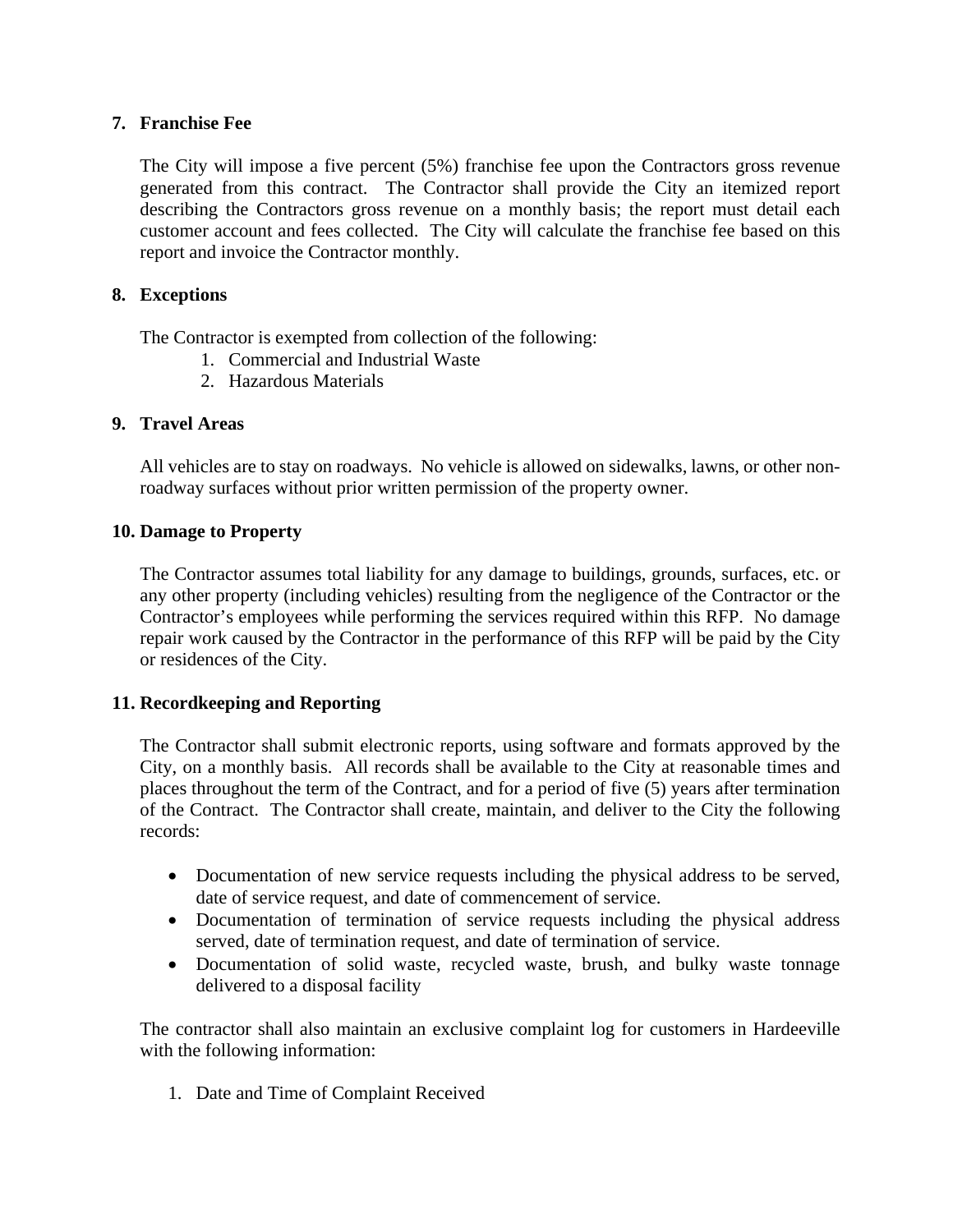- 2. Name and Address of Complaint
- 3. Nature of the Complaint
- 4. Initials of the Person Receiving the Complaint
- 5. Action Taken to Resolve the Compliant
- 6. Date and Time of Resolution of the Complaint
- 7. Initials of the Person Entering the Resolution

The Contractor shall provide the City a copy of the Compliant Log monthly, and make the Log available at any time for review and/or audit. It shall be available upon request for inspection by Hardeeville customers during normal business hours. It shall be the responsibility of the Contractor to resolve service complaints in a satisfactory and timely manner. The Contractor shall provide the City a local 24 hour contact responsible for addressing service complaints.

The City will assess a penalty for complaints not immediately resolved and/or for complaints that occur on a continuous basis as follows:

- Failure to clean-up and collect Contractor caused spillage: \$100 per incident to a maximum of \$500 per truck per day
- Failure to complete collection of any street within the City: \$150 per incident
- Days incomplete. Days are incomplete if less than 80% of the scheduled services are not completed on a single day: \$1,000 when not completed on the scheduled day. \$2,500 when uncompleted days are not recovered by the next calendar day.
- Failure to deliver or replace collection receptacles for any reason within five (5) business days of written notification: \$100 per receptacle per incident.
- Failure to submit complete and accurate monthly reports in a timely manner: \$500 each

## **12. Vehicles, Equipment, and Personnel**

The Contractor shall provide all vehicles, equipment, and personnel to effectively provide waste collection service as described in this RFP.

## **12.1. Containers**

The contractor shall provide, at no cost, to each residential unit two (2) rolling waste receptacles of at least ninety (90) gallons in capacity constructed of heavy duty plastic with attachments for hydraulic loading into the Contractor's collection vehicle, one of these receptacles must be of a different, easily distinguishable color, and be clearly marked "Recyclables Only". The Contractor shall also provide, at an added cost, additional receptacles upon request. The Contractor shall replace or repair, at no additional cost, containers that are damaged during regular waste collection operations. Containers shall be maintained in a state such as to prevent leaking, spilling, or blowing of the contents from the container. In the event of spillage during emptying of the receptacle, the Contractor shall immediately clean up and perform any such cleanup, removal, or remediation as required in an environmentally acceptable manner.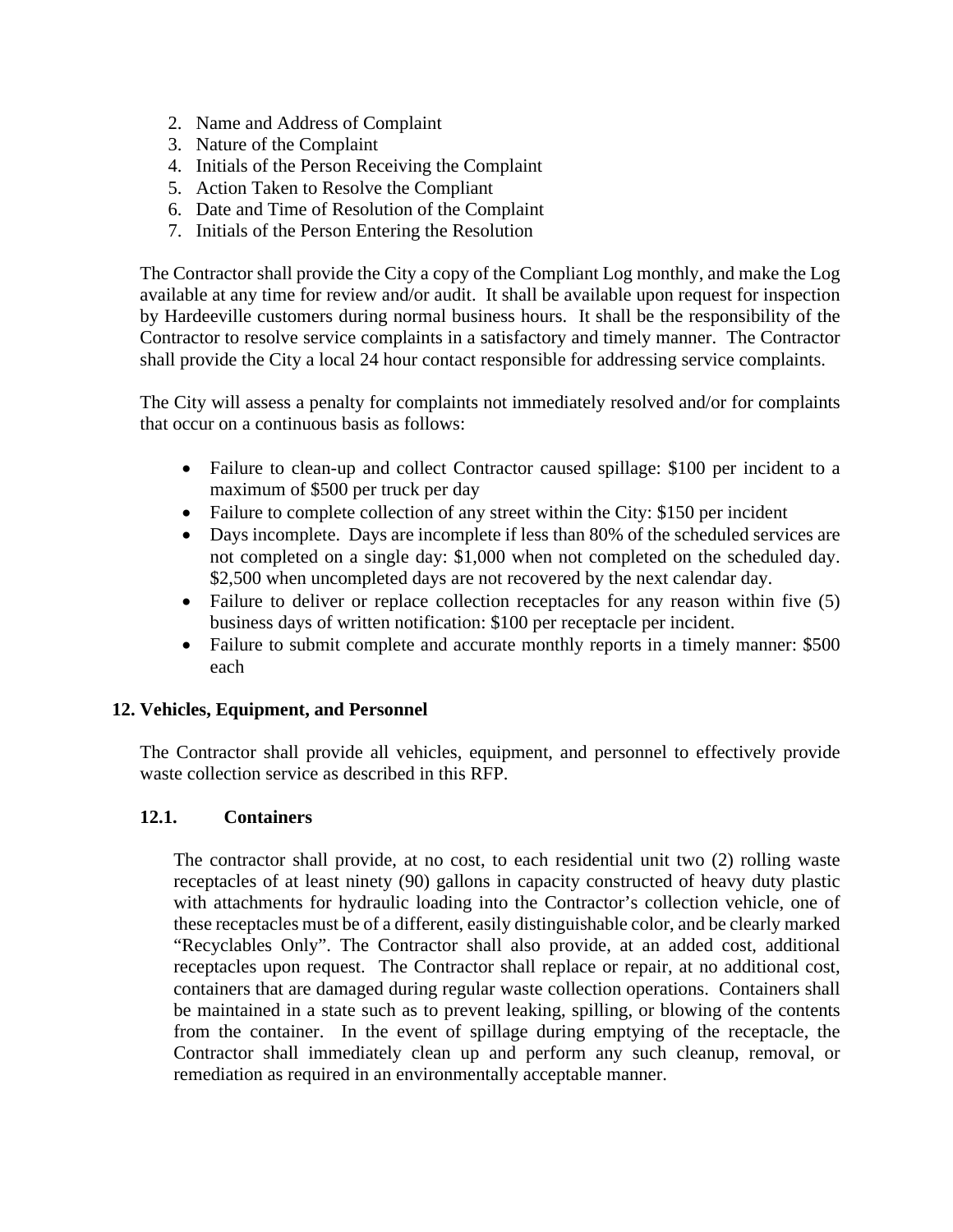The Contractor shall provide, at no cost, any rolling waste receptacles and dumpsters as requested by the City for use at City buildings. The Contractor shall also provide, at no cost, additional waste receptacles to the City on a temporary basis for special events including rolling waste receptacles roll off dumpsters.

## **12.2. Vehicles**

The Contractor shall maintain vehicles used for the collection and transportation of solid waste in the City in good order and repair, and shall cleaned and disinfected once per week at a minimum; vehicles shall be subject to inspection and approval by the City. Each vehicle shall have clearly visible on each side the name and telephone number of the Contractor as well as an individual identification number.

## **12.3. Personnel**

The Contractor shall certify to the City that all employees are legal residents of the United States and conform to any and all State of South Carolina Illegal Immigration and Reform Act requirements.

## **13. Ownership of Solid Waste Materials**

The ownership of solid waste when collected and emptied by the Contractor's equipment into their vehicles shall become that of the Contractor and will transfer to the owner/operator of the disposal facility.

## **14. Schedules**

Solid waste collection shall be performed during daylight hours on a regular schedules basis and shall not commence prior to 7:00 am or extend after 6:00 pm. without prior written approval from the City.

## **14.1. Weekly**

The Contractor shall provide once per week residential solid waste and recyclable materials collection as described in this RFP. The Contractor shall provide a daily schedule describing which areas and addresses are to be collected on each week day to the City and to each customer. Customers and the City shall be notified of any deviation from the schedule at least 30 days prior to the deviation.

## **14.2. Yard Waste**

The Contractor shall provide twice per year residential yard waste collection as described in this RFP. The Contractor shall provide a schedule describing dates and addresses to be collected to the City and to each customer. Customers and the City shall be notified of any deviation from the schedule at least 60 days prior to the deviation.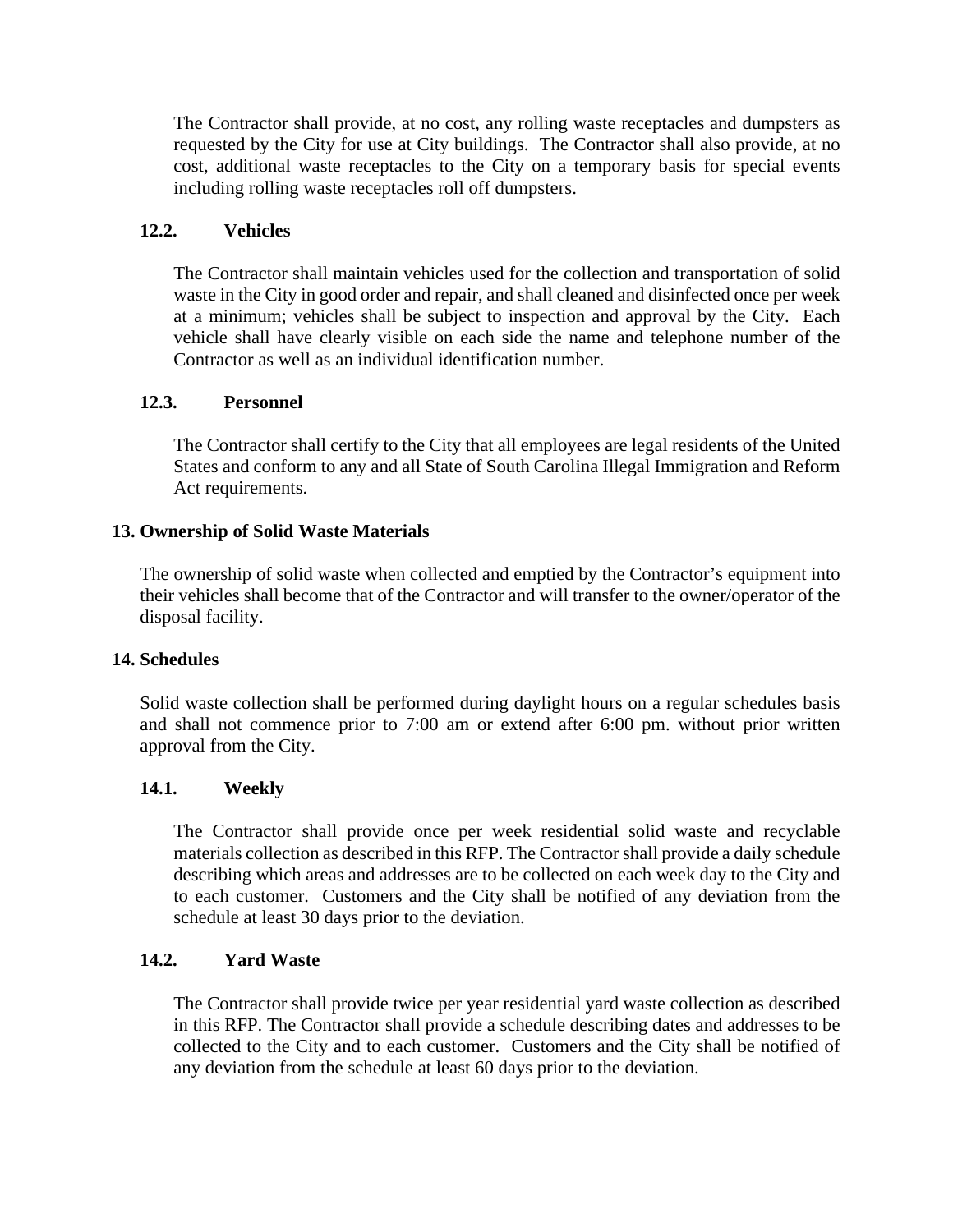## **14.3. Bulk Pick-Up Services**

The Contractor shall provide twice per year bulk item collection as described in this RFP. The Contractor shall provide a schedule describing dates and addresses to be collected to the City and to each customer. Customers and the City shall be notified of any deviation from the schedule at least 60 days prior to the deviation.

## **14.4. Service to the City**

The Contractor shall provide once per week solid waste collection to the City's facilities as described in this RFP. The Contractor shall provide a schedule describing weekdays for collection to the City. The City shall be notified of any deviation from the schedule at least 30 days prior to the deviation.

## **14.5. Observed Holidays**

The Contractor shall be excused from provided service on holidays observed by the City or when accessibility to the waste disposal facility is denied due to closure which would render collection service impractical. Collection that does not occur on a normally scheduled day shall occur the following business day. The contractor shall provide a schedule of customers effected by observed holidays specifying the dates that will be effected and the day that waste will be collected to the City and to each customer.

## **15. Regulatory Compliance**

The Contractor shall comply with all City, State of South Carolina, and Federal laws, rules, and regulations.

## **16. Contractor Conduct**

The Contractor's employees shall conduct themselves with a high degree of morality and behavior. There shall be no boisterous, offensive, or obscene language or gestures.

## **17. Qualifications of Vendors**

To demonstrate the qualifications for the services required, the Contractor shall submit with his proposal satisfactory proof of his qualifications to perform in a satisfactory manner the work covered by this RFP (Appendix "D"). The Contractor shall submit, among other items, information, evidence, and statements with respect to the following:

- 1. That the Contractor has a well-trained and competent organization which has done work of a similar nature, character, and value.
- 2. That the Contractor will have available adequate equipment and facilities to do the work.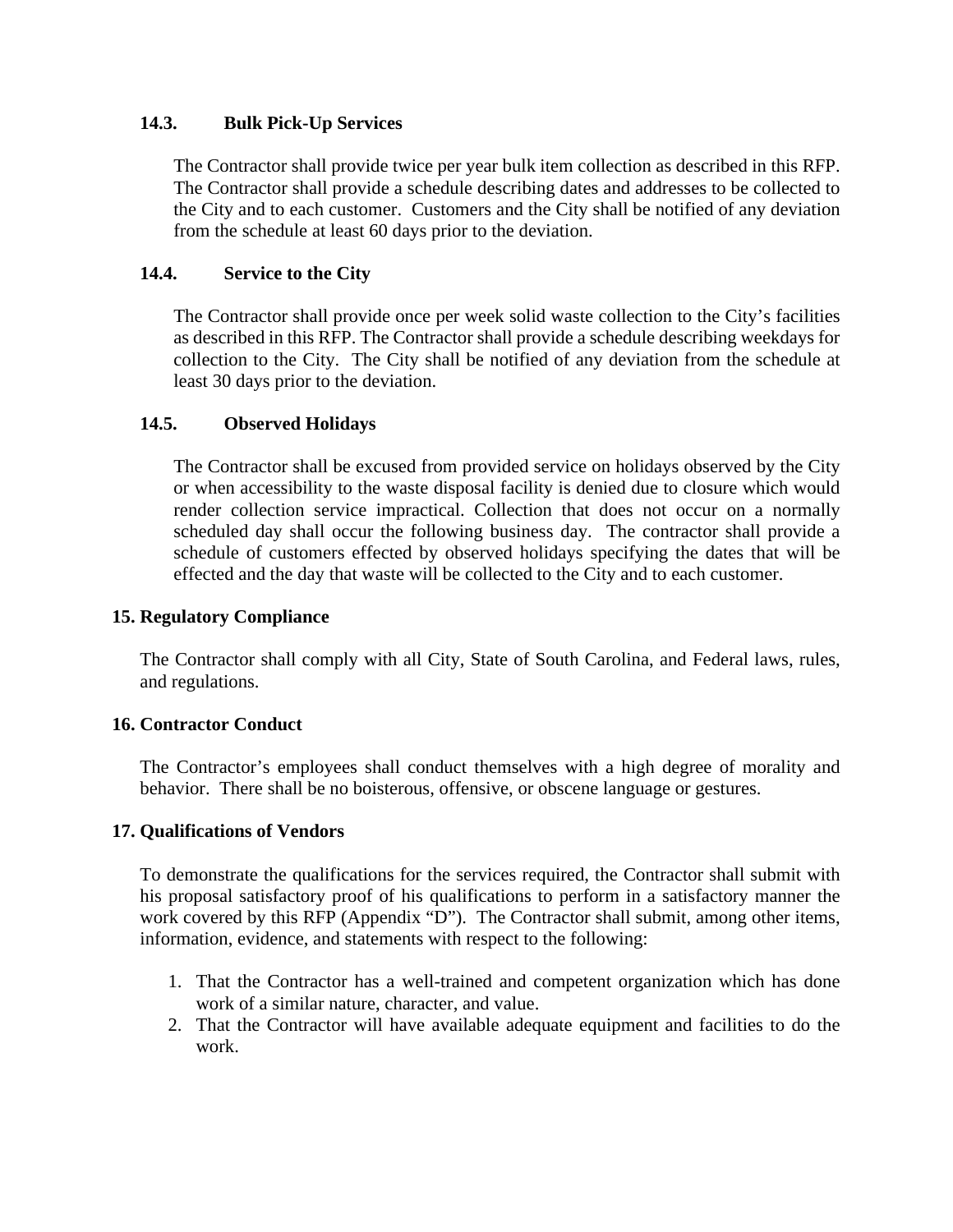- 3. That the Contractor has ample equipment, supplies, and repair parts to maintain all required equipment and facilities properly and with no delay to insure a scheduled level of service to the City.
- 4. A listing of the Contractors experience with service agreements and contracts in which the personnel with the Contractor has provided service of a similar magnitude to the work herein proposed in this RFP.
- 5. The Contractors information including the Contractors name, address, telephone number, fax number, cellular telephone number(s), and contacts persons who will be responsible for overseeing the services in this RFP including their location and the office location that will handle complaint and inquiry calls. The Contractor shall provide the name and contact information of the manager or supervisor that will be responsible for the oversight of the City's contract.

## **18. RFP Process**

The objective of this RFP is to select a qualified supplier to provide the services outlined in this RFP to the City. The RFP process will be conducted to gather and evaluate responses from supplier for potential award. All qualified suppliers are invited to participate by submitting proposals as further defined below. After evaluating all submitted proposals received prior to the closing date of this RFP, the preliminary results of this RFP will be publicly announced, including the names of all participating suppliers and the evaluation results. Subject to the protest process, final contract award(s) will be publicly announced thereafter.

| <b>Description</b>             | <b>Date</b>       | <b>Time</b>            |
|--------------------------------|-------------------|------------------------|
| Release of RFP                 | August 13, 2021   | N/A                    |
| Deadline for Written Questions | August 23, 2021   | $5:00 \text{ pm } EST$ |
| Proposals Due / RFP Close      | September 7, 2021 | $2:00$ pm EST          |
| Notice of Award (on or about)  | October 7, 2021   | N/A                    |
| <b>Contract Term Begins</b>    | October 15, 2021  | N/A                    |

## **19. Schedule of Events**

## **20. Instructions**

By Submitting a proposal, the Contractor is acknowledging that the Contractor:

- 1. Has read the information and instructions.
- 2. Agrees to comply with the information and instruction contained herein.

## **20.1. Submitting Questions**

All questions concerning this RFP must be submitted in writing via email to the following:

Rhett Lott, City of Hardeeville Public Works Director **rlott@cityofhardeeville.com**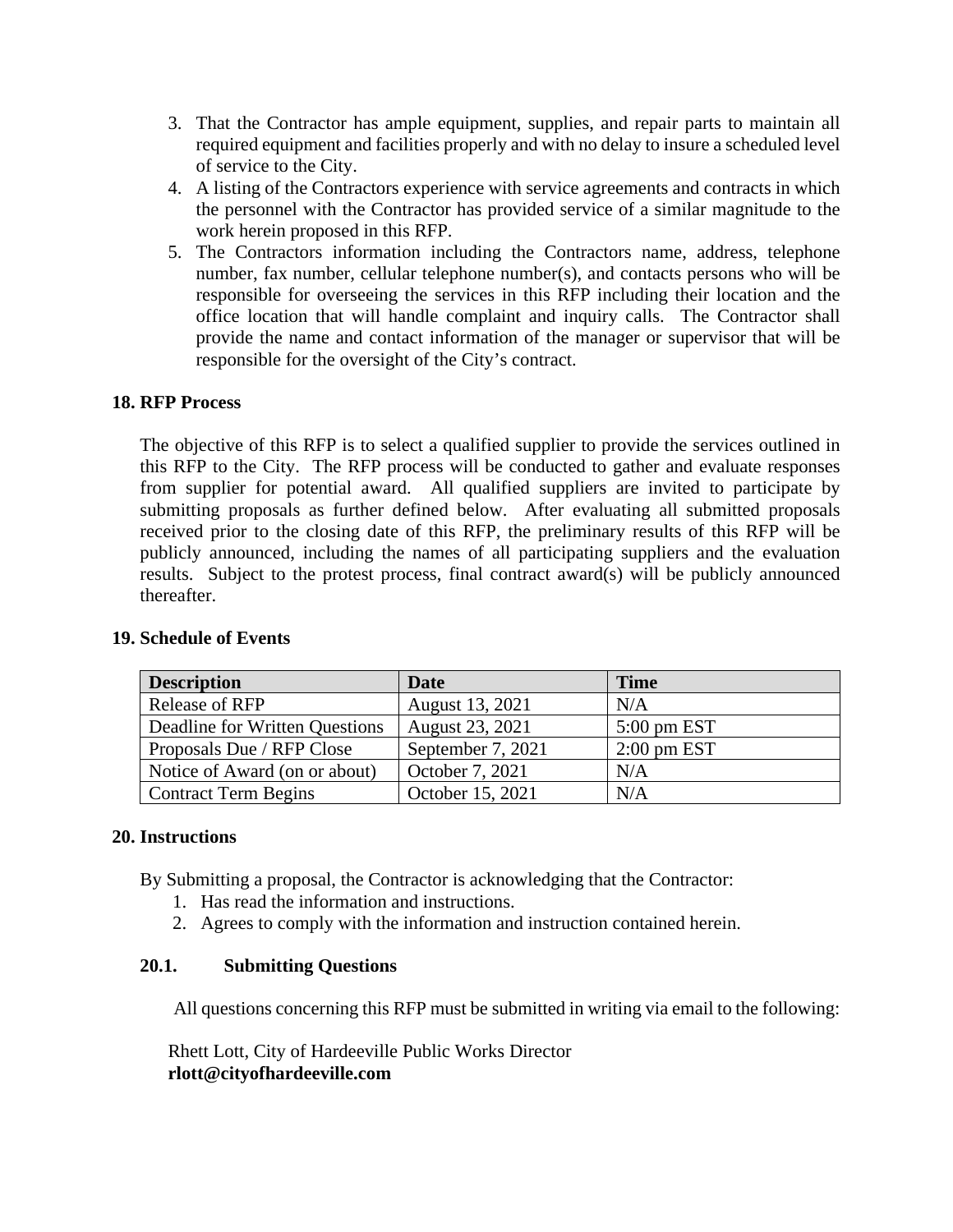No questions other than written will be accepted. No response other than written will be binding upon the City.

## **20.2. City's Right to Request Additional Information**

Prior to contract award, the City must be assured that the selected supplier has all of the resources to successfully perform under the contract. This includes, but is not limited to, an adequate number of personnel with required skills, availability of appropriate equipment is sufficient quantity, financial resources sufficient to complete performance under the contract, and experience in similar endeavors. If, during the evaluation process, the City is unable to assure itself of the Contractor's ability to perform, if awarded, the City has the option of requesting from the Contractor any information deemed necessary to determine the Contractor's responsibility. If such information is required, the Contractor will be so notified and will be permitted approximately seven business days to submit the information requested.

## **20.3. Failing to Comply with Submittal Instructions**

Proposals received after the identified due date and time or submitted by any other means than those expressly permitted by the RFP will not be considered. The Proposal must be complete in all respects.

## **20.4. City's Right to Reject Proposals**

The City reserves the right to reject any and all proposals, to waive any irregularity or informality in a proposal, and to accept or reject any item or combination of items, when to do so would be to the advantage of the City. It is also within the right of the City to reject responses that do not contain all elements and information requested in this RFP. A proposal will be rejected if the response contains any defect or irregularity and such defect or irregularity constitutes a material deviation from the RFP requirements, which determination will be made by the City on a case-by-case basis.

## **20.5. City's Right to Amend or Cancel RFP**

The City reserves the right to amend or cancel this RFP at any time. Any amendments must be made in writing prior to the RFP closing date and time. By submitting a proposal the Contractor shall be deemed to have accepted all terms and agreed to all requirements of the RFP (including revisions/additions make in writing prior to the close of the RFP weather or not such revision occurred prior to the time the Contractor submitted its proposal) unless expressly stated otherwise in the Contractors proposal.

## **20.6. Cost for Preparing Proposals**

The cost for developing the proposal and participating in the RFP process (including the protest process) is the sole responsibility of the Contractor. The City will not provide reimbursement for such costs.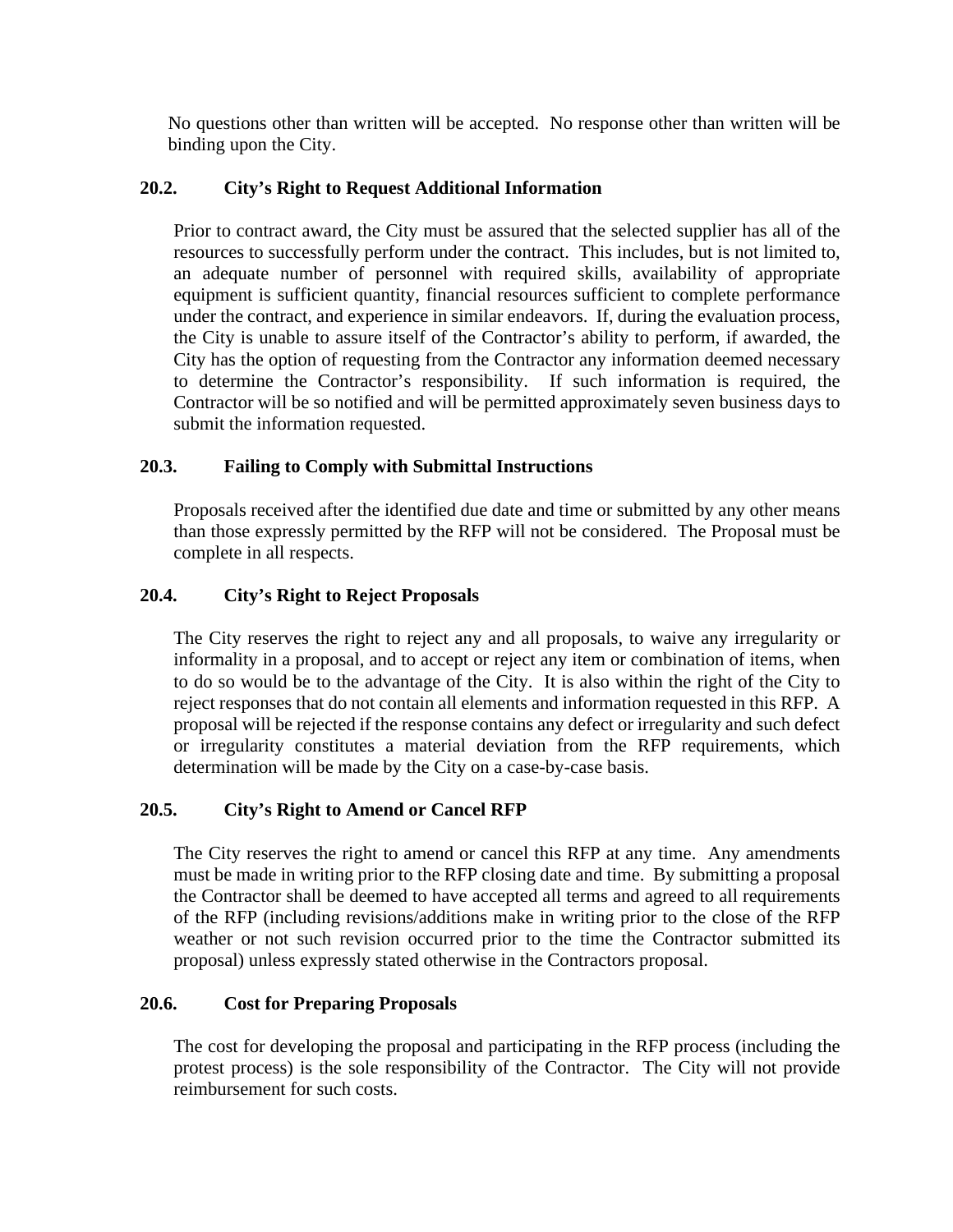#### **20.7. Submittal Instructions**

Listed Below are key actions related to this RFP.

#### **20.7.1. RFP Released**

The release of this RFP is communicated through public advertisement in the following: City of Hardeeville Website: www.hardeevillesc.gov South Carolina Business Opportunities (SCBO) Newsletter (Appendix "D")

#### **20.7.2. Submitting a Proposal**

The Contractor must submit **two (2) bound original** and **two (2) unbound copies** of their proposal in a sealed envelope with the Contractors signature across the seal and the words "**SOLID WASTE RFP**" in **BOLD RED** letters clearly visible on the front of the envelope.

Proposal should be submitted via **USPS** to:

**The City of Hardeeville Attn: Solid Waste RFP P.O. Box 609 Hardeeville, SC 29927**

Proposal should be submitted via **UPS/FedEx** or **Hand Delivery** to:

**The City of Hardeeville Attn: Solid Waste RFP 205 East Main Street Hardeeville, SC 29927**

## **20.7.3. Revising, or Cancelling a Submitted Proposal**

In the event that a Contractor desires to revise or cancel a submitted proposal, the Contractor must notify the City in writing of their intention to revise or cancel a proposal prior to the RFP closing date and time. If the Contractor is submitting a revised proposal, the original proposal will be returned unopened to the Contractor. A revised proposal must be received by the City prior to the RFP closing date and time.

## **21. General Business Requirements**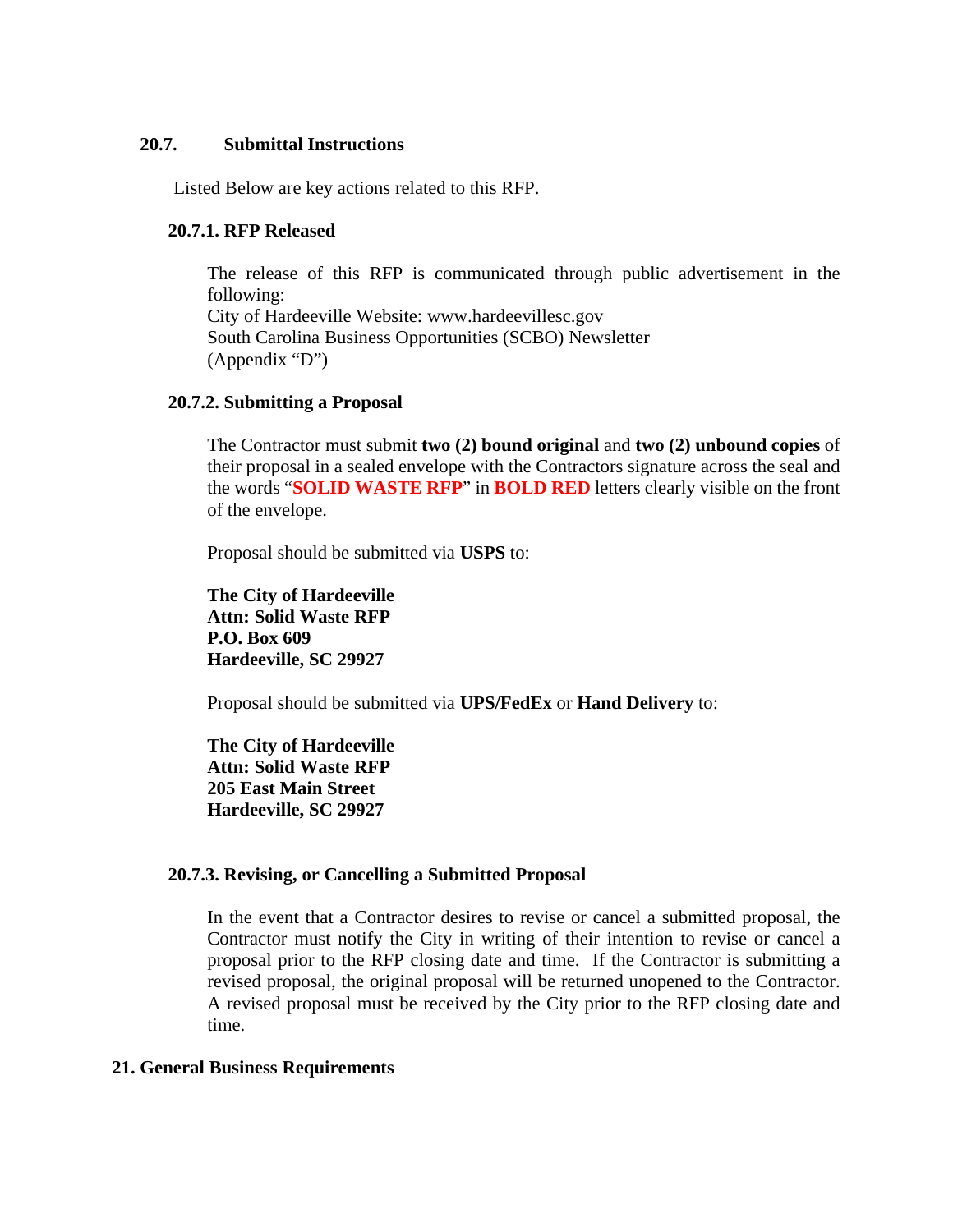This section contains general business requirements. By submitting a proposal, the Contractor is certifying its agreement to comply with all of the identified requirements of this section and that all costs for complying with these general business requirements are included in the Contractors submitted pricing.

## **21.1. Standard Insurance Requirements**

If awarded a contract, the Contractor shall procure and maintain insurance which shall protect the Contractor and the City (as an additional insured) from claims for bodily injury, property damage, or personal injury. The Contractor shall maintain the following insurance coverage with an insurance company licensed to do business in the State of South Carolina:

- 1. Workers Compensation: Insurance covering all employees meeting statutory limits in compliance with applicable State and Federal laws.
- 2. General and Automobile Liability:

| Bodily injury, each occurrence           | \$500,000.00   |
|------------------------------------------|----------------|
| Bodily injury, aggregate                 | \$ 500,000.00  |
| <b>Property Damage</b>                   | \$100,000.00   |
| Business Auto Liability per occurrence   | \$1,000,000.00 |
| Excess Umbrella Liability per occurrence | \$1,000,000.00 |

It shall be the responsibility of the Contractor and the Insurance Company to notify the City at least thirty (30) days prior to any cancellation or change in the policy.

## **21.2. Bonds and/or Letter of Credit**

## **21.2.1. Bid Bond**

The awarded Contractor shall be required to furnish a bid bond to the City in an amount equal to \$50,000.00. The bond shall be issued by a Corporate Surety company authorized to do business with the City. The performance bond must be submitted as an attachment to this proposal. (Appendix "F")

## **21.2.2. Performance Bond/Letter of Credit**

The awarded Contractor shall be required to furnish a performance bond or an irrevocable letter of credit to the City for the faithful performance of the contract in an amount equal to \$250,000.00. The bond shall be issued by a Corporate Surety company authorized to do business with the City. The performance bond/letter of credit must be submitted to the City within ten (10) calendar days of the date the contract is awarded, but in any event, prior to the beginning of any contract performance by the Contractor.

## **22. Proposal Certification**

By submitting a proposal, the Contractor understands and agrees to the following: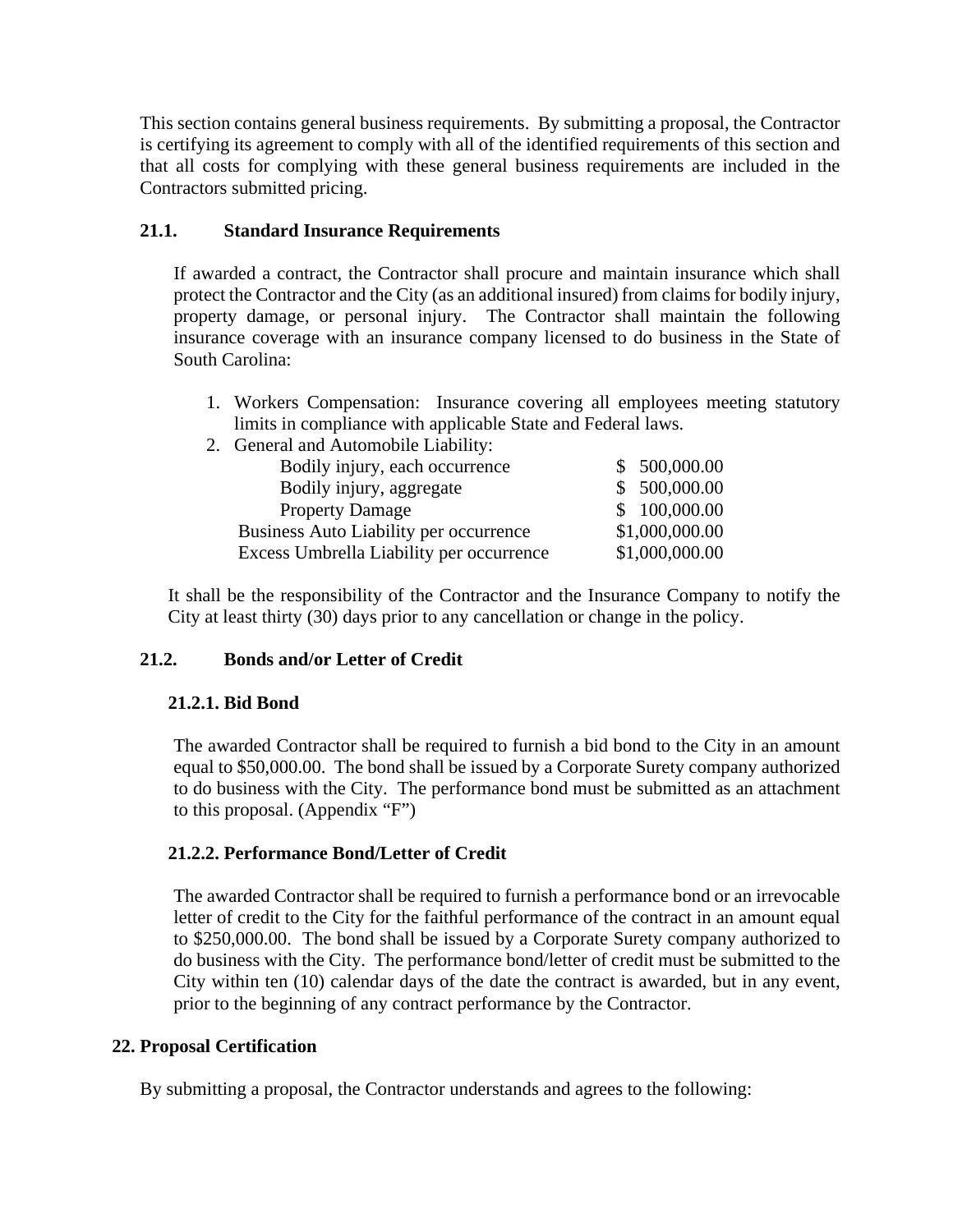- 1. That this proposal constitutes and offer, which when accepted in writing by the City, and subject to the terms and conditions of such an acceptance, will constitute a valid and binding contract between the Contractor and the City; and
- 2. That the Contractor guarantees and certifies that all items included in the proposal meet or exceed any and all of the RFP's identified specifications and requirements except as expressly stated otherwise in the Contractor's proposal; and
- 3. That the proposal submitted by the Contractor shall be valid and held open for a period of one hundred and twenty (120) days from the final RFP closing date and that the Contractor's offer may be held open for a lengthier period of time subject to the Contractor's consent; and
- 4. That the Contractor's proposal is made without prior understanding, agreement, or connection with any corporation, firm, or person submitting a proposal for the same materials, supplies, equipment, or services and is in all respects fair and without collusion or fraud. The Contractor understands and agrees that collusive bidding is a violation of state and federal law and can result in fines, prison sentences, and civil damage awards; and
- 5. That the provisions of the laws of South Carolina have not been violated and will not be violated in any respect.

## **23. Proposal Evaluation and Award**

## **23.1. Administrative/Preliminary Review**

Upon close of the RFP, proposals will be reviewed by City staff to determine the proposal's compliance with the following requirements:

- 1. Proposal was submitted by the deadline
- 2. Proposal is complete and contains required documentation

## **23.2. Proposal Evaluation**

If the Contractor's proposal passes the Administrative/Preliminary review, the proposal will be submitted to City staff and the City Manager for evaluation.

## **23.3. Selection and Award**

Upon completion of evaluation, the City staff will present a summary of all evaluated proposals to the Mayor and City Council along with the recommended proposal. The Mayor and City Council will review the summary and recommendation. The City Council will determine which, if any, proposal to award the contract, or the City Council can determine that additional information is required from any or all Contractors.

The decision to award the contract will be made by a majority vote of the City Council.

## **23.4. Public Award Announcement**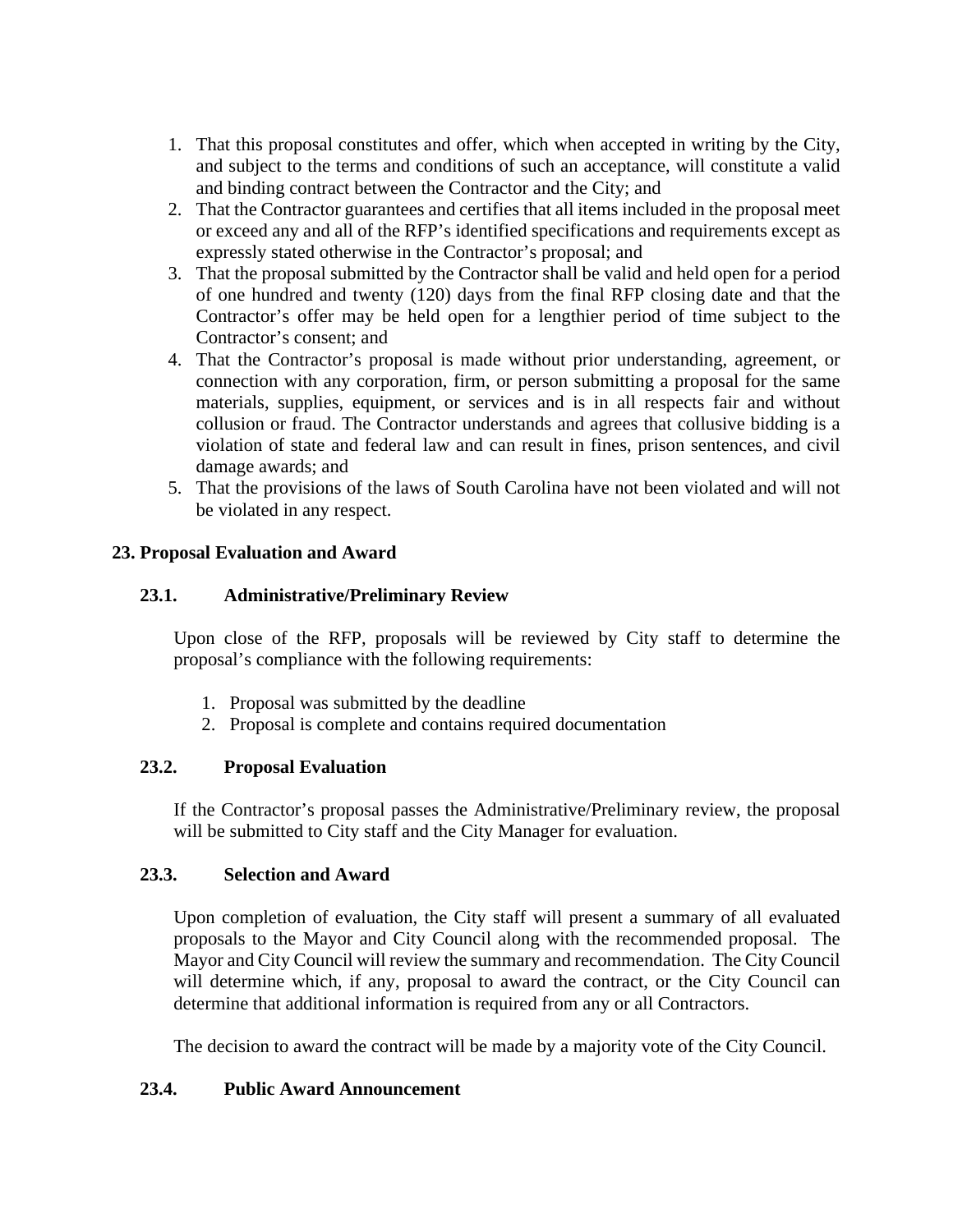## **The award of a contract by the City Council will be communicated by a Notice of Award being published in the following:**

City of Hardeeville Website:www.hardeevillesc.gov

## **24. Indemnification and Hold Harmless**

The Contractor shall be responsible for and shall indemnify and hold the City harmless from any and all claims, demands, damages, and expenses of whatever nature (including without limitation, attorney's fees) relating to or arising from (1) Contractor's breach of any of the representations and warranties contained herein; (2) Contractors failure to follow the City's specifications; (3) Contractor's other breach of the terms hereof; (4) any other act(s) or omission(s) of Contractor, it's employees, independent contractors, agents, and suppliers.

## **25. Assignability**

The Contractor may not assign this agreement or any of its rights or responsibilities hereunder without prior written consent from the City.

## **26. Audit**

Upon not less than five (5) days prior notice, the City shall have the right to inspect and audit all records (including, without limitation, financial records) of the Contractor which pertain to the Contractor's fulfillment of this agreement, including franchise fees and penalty payments, and charge therefore.

## **27. Default and Termination**

Failure of the Contractor to comply with the provisions of the contract documents shall constitute default thereof. The City shall give the contract written notice of any default; the Contractor shall have fifteen (15) calendar days from the receipt of such written notice to cure the default. Upon failure of refusal of the Contractor to cure any such default, the City shall have the right to terminate this agreement and undertake such legal and other proceedings, in law or equity, and to seek recovery of such damages, as may be allowed by law, including, but not limited to, reasonable attorney fees and costs.

## **28. Appendices:**

- **A. Contractors Contact Information**
- **B. Sample Residence Contract/Agreement**
- **C. Fee Schedule**
- **D. Contractors Qualifications and References**
- **E. Public Advertisement**
- **F. Bid Bond**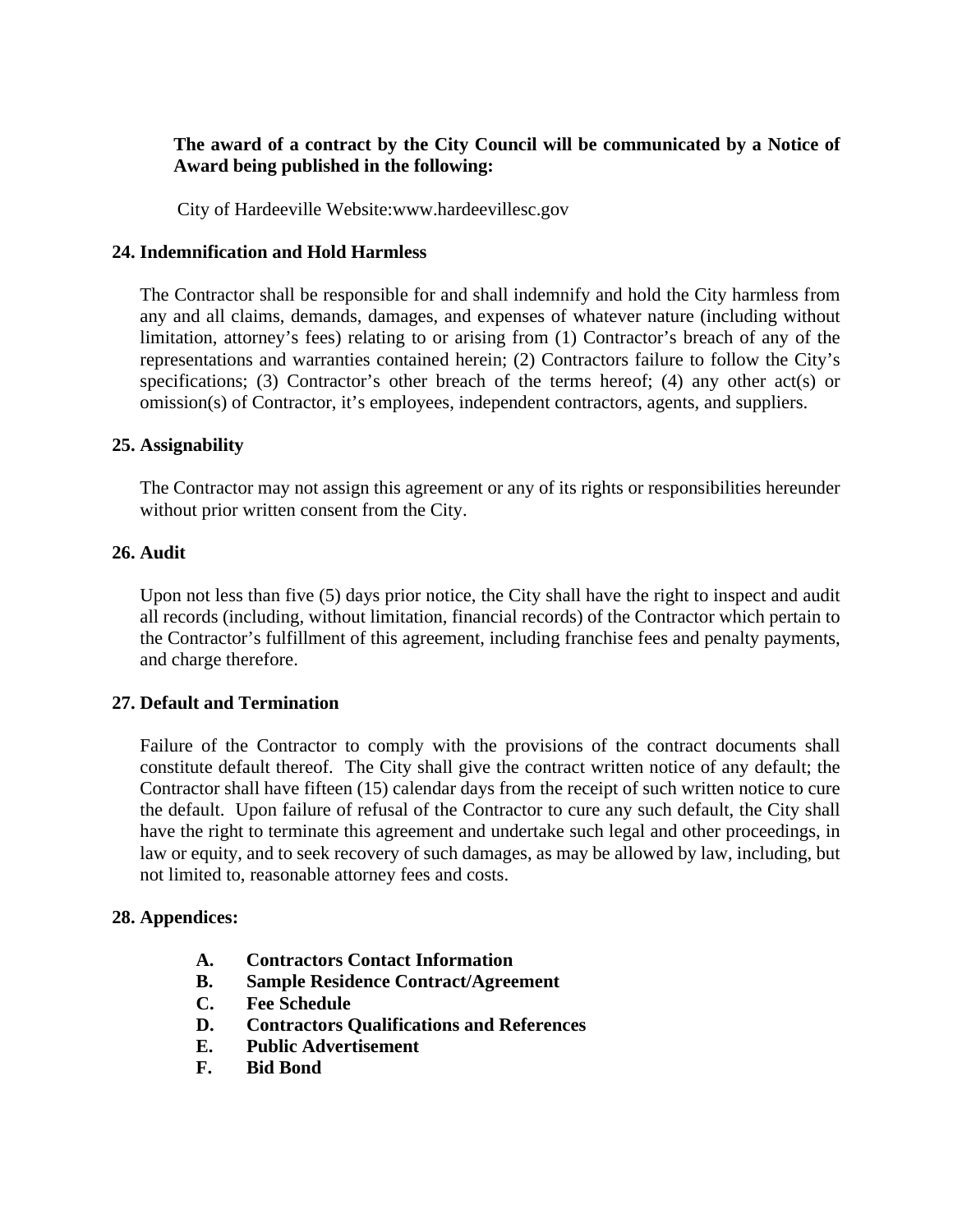## **29. Contract**

Upon notification of award, the proposal as submitted, including any and all appendices, attachments, amendments, and revisions shall comprise in its entirety the contract for services as described.

IN WITNESS WHEREOF, We, the contracting parties, by our duly authorized agents, hereto affix our signatures and seals at Hardeeville, South Carolina this \_\_\_\_\_ Day of \_\_\_\_\_\_\_\_\_\_\_\_\_\_, 2021.

| Witnesses   | City of Hardeeville   |
|-------------|-----------------------|
|             |                       |
|             | It's: $\qquad \qquad$ |
| Contractor: |                       |
|             |                       |
|             |                       |
|             |                       |
|             |                       |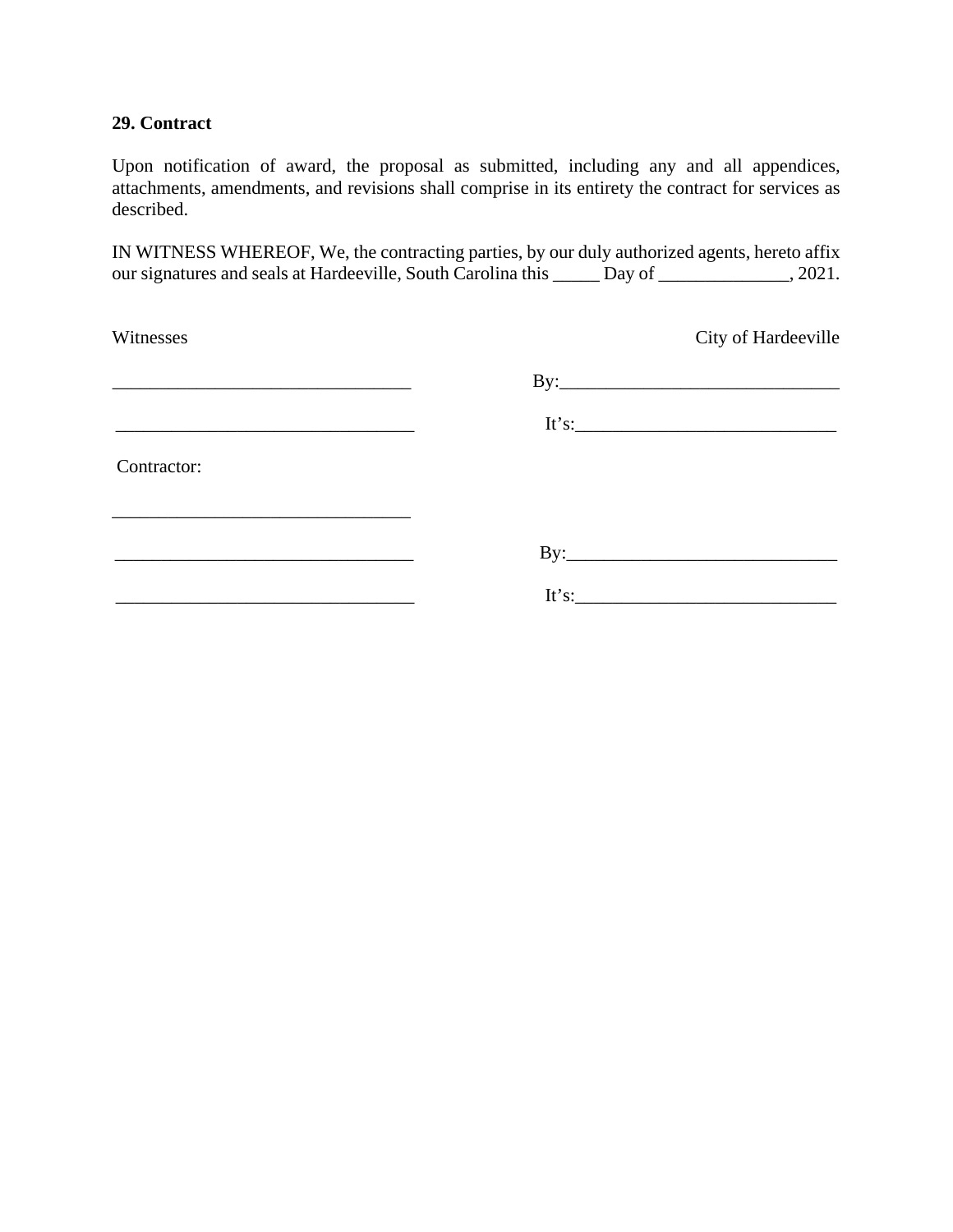# **Appendix A**<br>Contractors Contact Information

| Company: <u>company</u>                             |
|-----------------------------------------------------|
| Mailing Address: Physical Address: Mailing Address: |
|                                                     |
|                                                     |
|                                                     |
|                                                     |
|                                                     |
|                                                     |
|                                                     |
|                                                     |
|                                                     |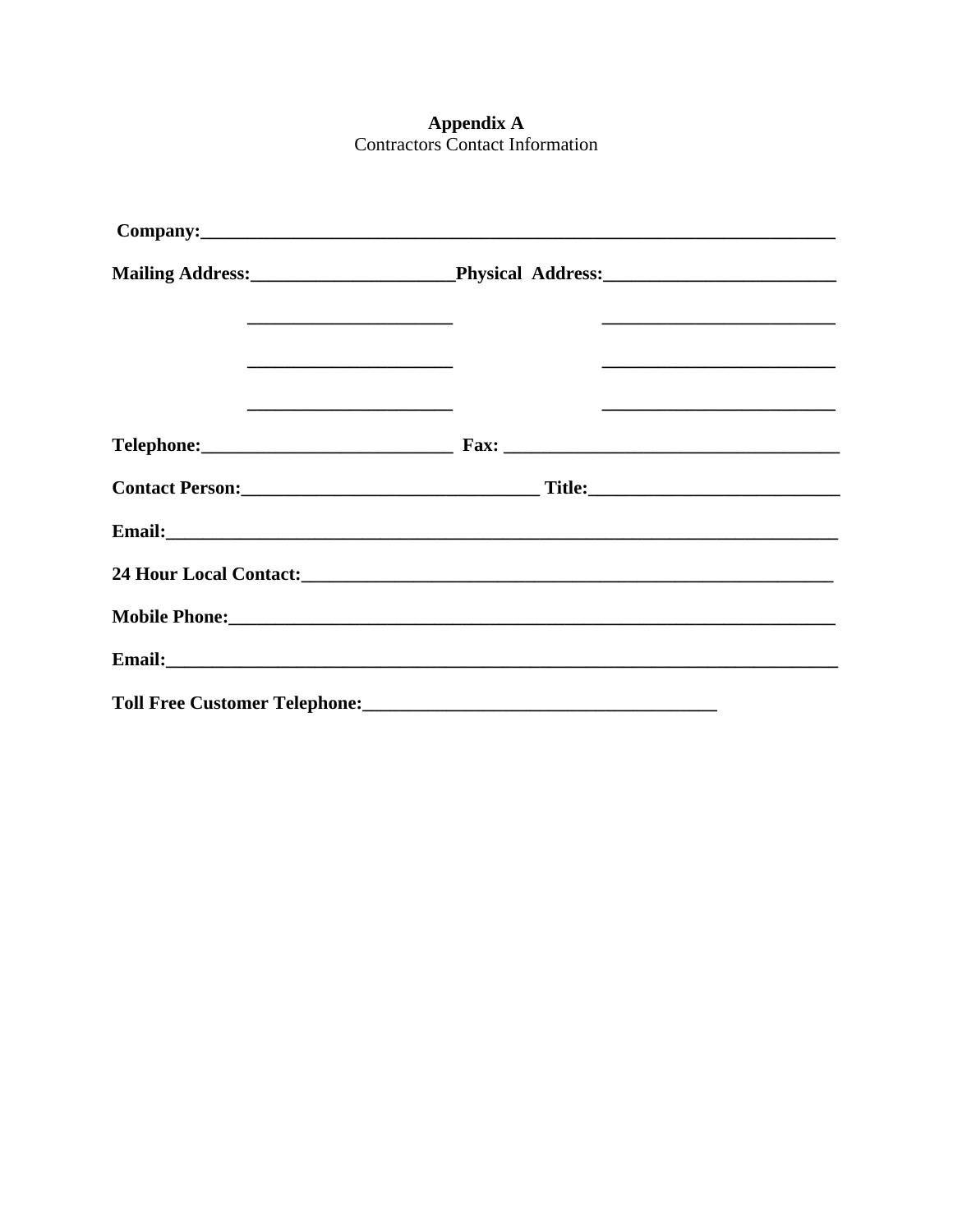#### **Appendix B**

Sample Residence Contract/Agreement

*Provide a Sample Residence Contract/Agreement*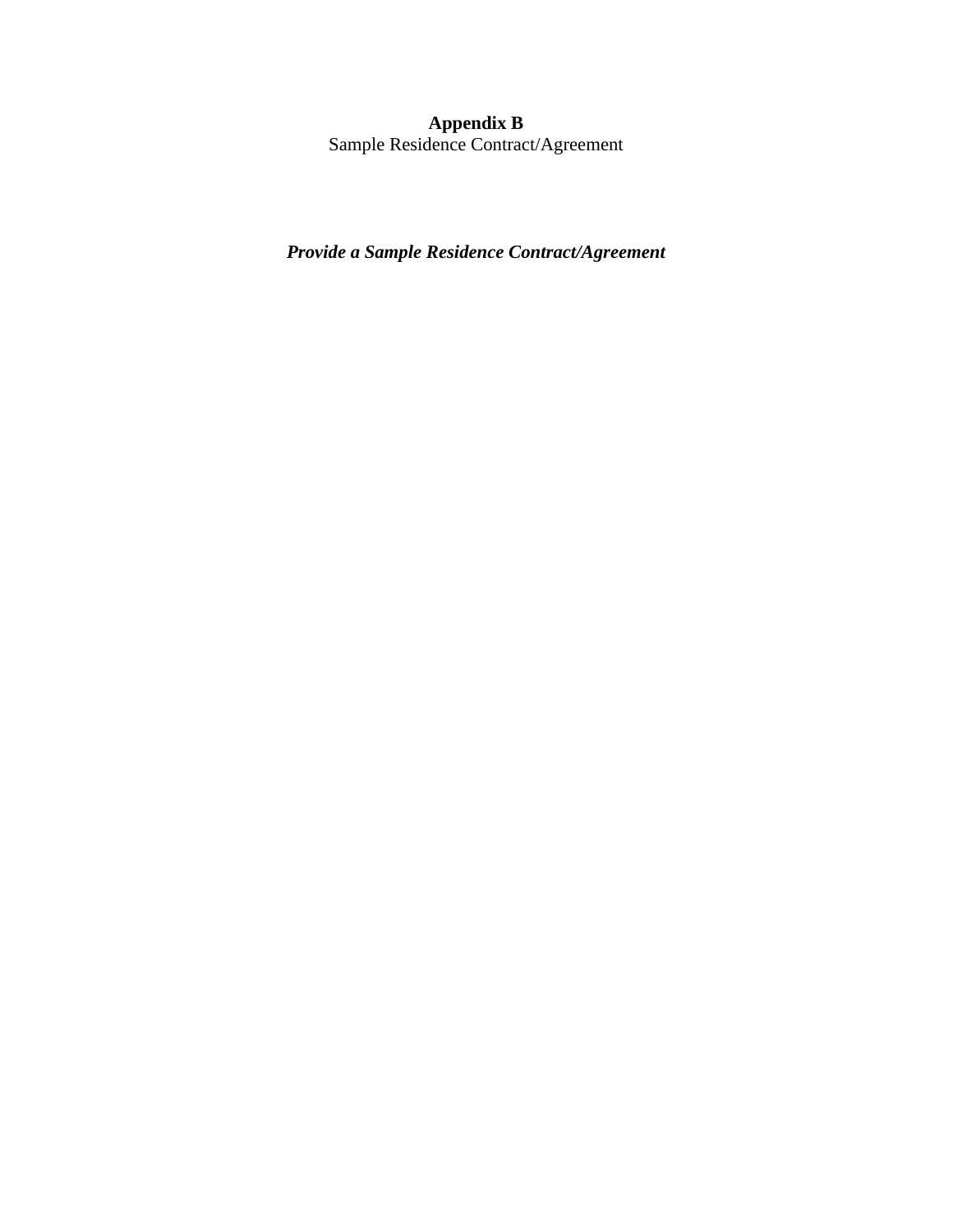## **Appendix C** Fee Schedule

# **Regular Service:**

| <b>Service</b>                | <b>Frequency</b> | <b>Unit Charge</b> | <b>Monthly Charge</b> |
|-------------------------------|------------------|--------------------|-----------------------|
| <b>Solid Waste Collection</b> | Weekly           |                    |                       |
| Recyclables Collection        | Weekly           |                    |                       |
| <b>Yard Waste Collection</b>  | Bi-Annually      |                    |                       |
| <b>Bulk Item Collection</b>   | Bi-Annually      |                    |                       |

## **Additional Services:**

| Solid Waste Collection (per occurrence) |  |
|-----------------------------------------|--|
| Recyclables Collection (per occurrence) |  |
| Yard Waste Colletion (per occurrence)   |  |
| Bulk Item Collection (per occurrence)   |  |
| Additional Receptacle (each per month)  |  |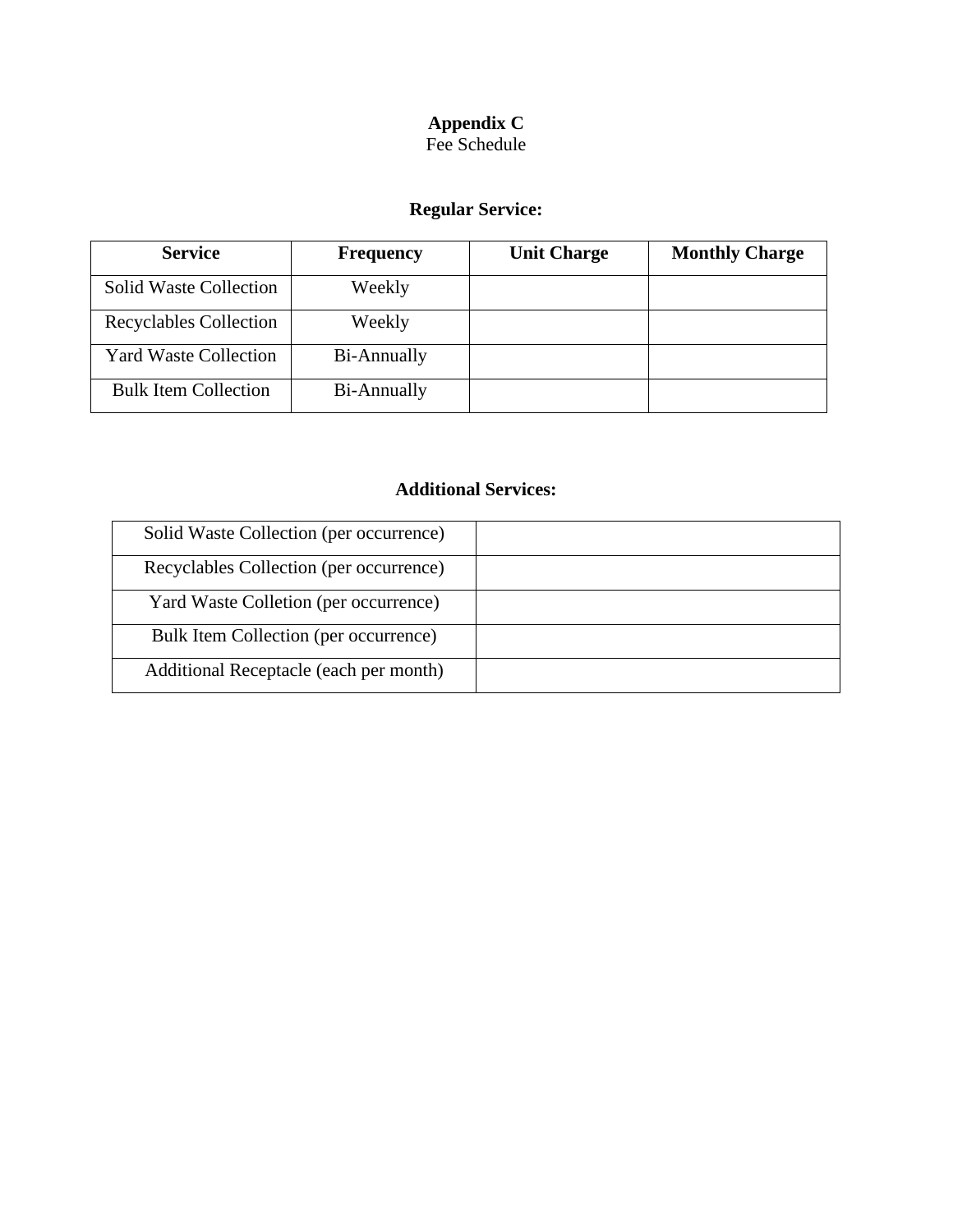## **Appendix D**

Contractors Qualifications and References

## *Provide Qualifications and References*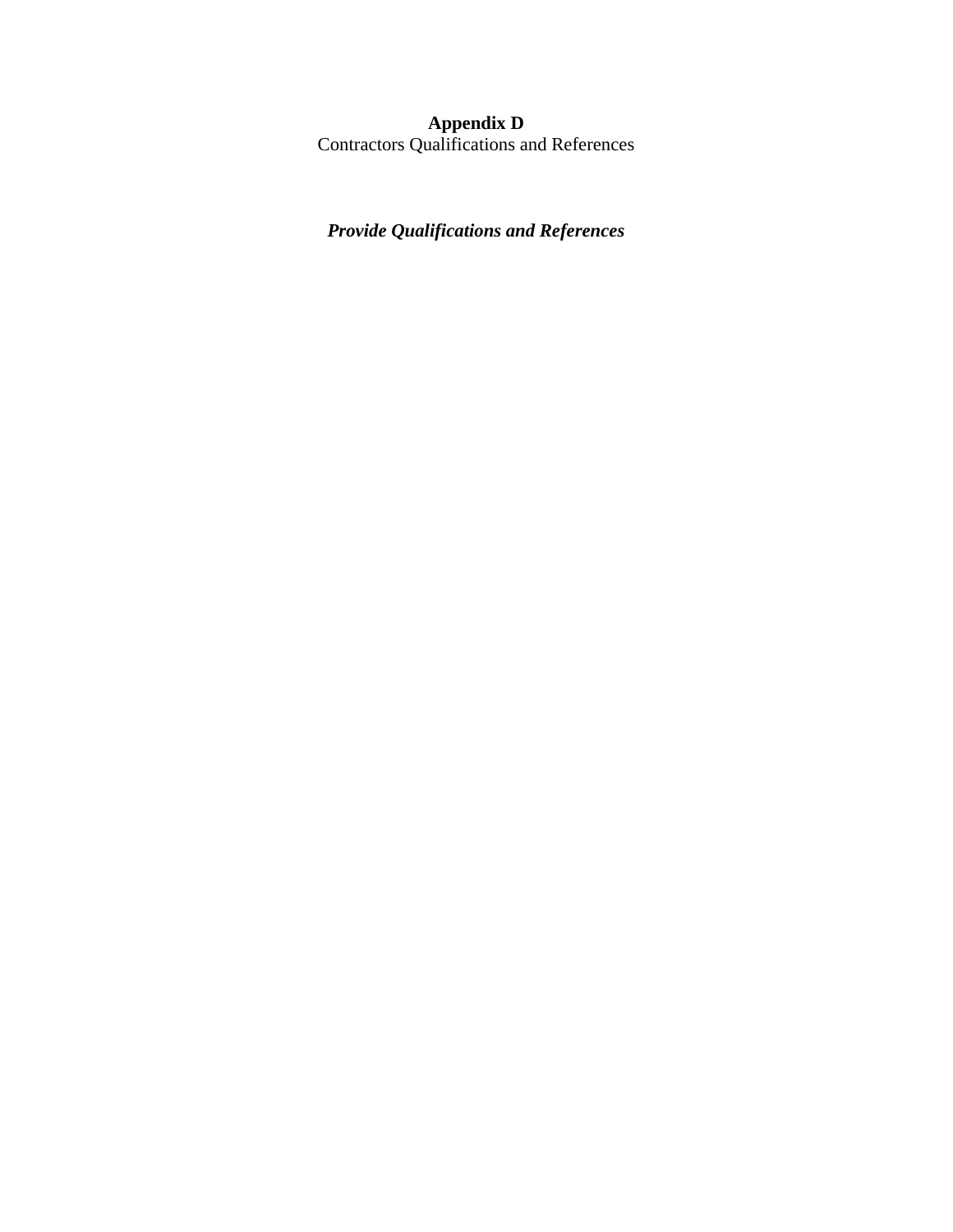#### **Appendix E**

Public Advertisement

#### **REQUEST FOR PROPOSALS FOR COLLECTION AND DISPOSAL OF RESIDENTIAL SOLID WASTE**

Sealed proposals for **Collection and Disposal of Residential Solid Waste** will be received by **the City of Hardeeville, Attn: Rhett Lott,** at 205 Main Street, Hardeeville, SC 29927, until 2:00 p.m., Tuesday September 7, 2021 at which time they will be publicly opened.

The project consists of the following generally described work: Exclusive rights to provide collection and disposal services for residential household solid waste, recyclable materials, yard waste, and bulk items for residents of the City of Hardeeville.

Project Bid Documents may be downloaded from the City of Hardeeville website at the following web address:

A Bid Bond and Performance Bond, as described in the RFP, shall be required. Each Bond shall be accompanied by a "Power of Attorney" authorizing the attorney-in-fact to bind the surety and certified to include the date of the bond. All bonds shall be by a surety company licensed in **South Carolina** with an "A" minimum rating of performance and a financial strength of at least \$1,000,000 as listed in the most current publication of "Best's Key Rating Guide Property Liability".

Owner reserves the right to reject any or all proposals, including without limitation, the rights to reject any or all nonconforming, nonresponsive, unbalanced or conditional proposals and to reject the proposal if Owner believes that it would not be in the best interest of the Project to make an award to that proposer, whether because the proposal is not responsive or the proposer is unqualified or of doubtful financial ability or fails to meet any other pertinent standard or criteria established by the Owner.